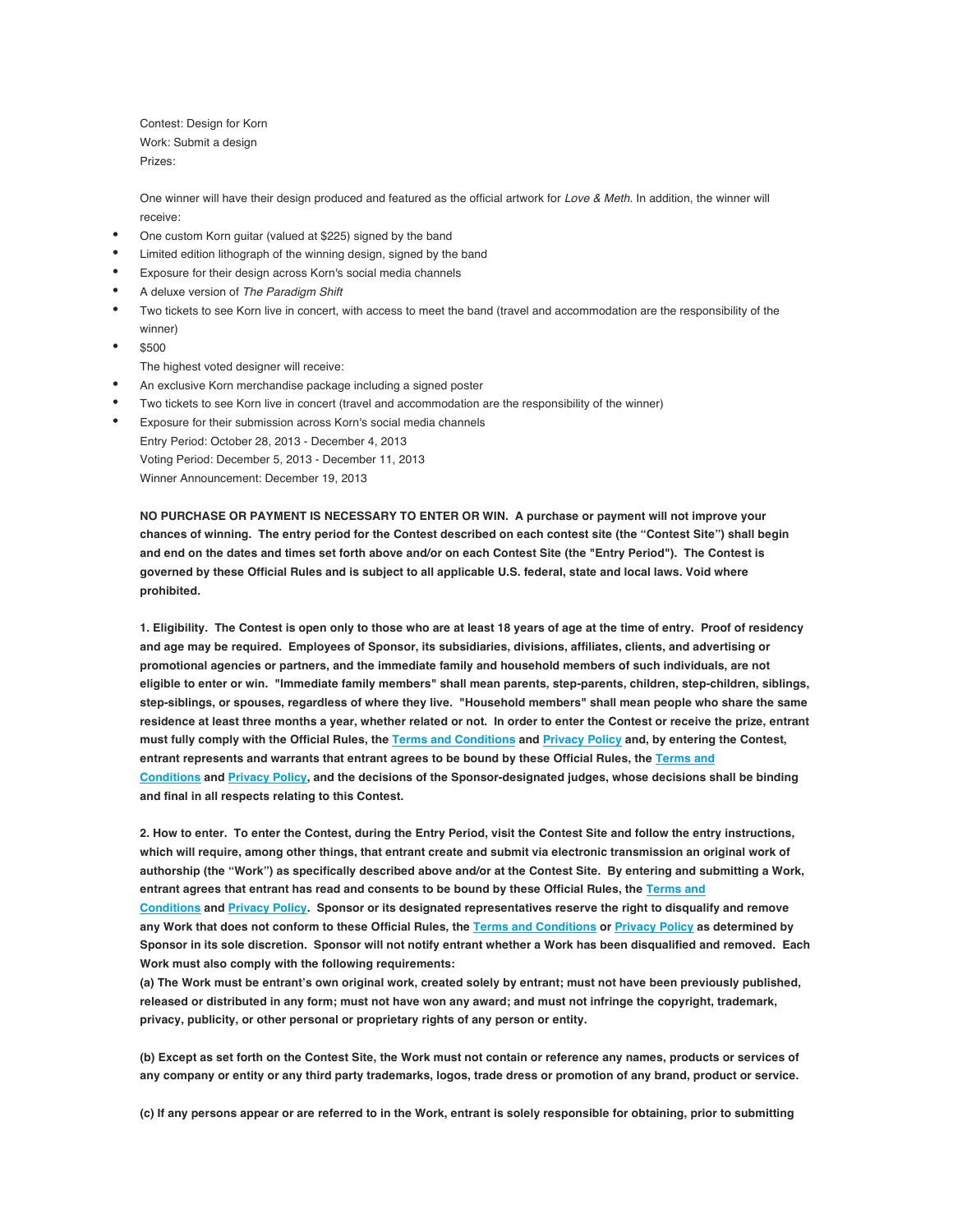**entrant's Work, any and all releases and consents necessary to permit the exhibition and use of the Work by Sponsor. If any person appearing in any Work is under the age of majority in their jurisdiction of residence, the signature of a parent or legal guardian is required on each release.**

**(d) Any Work that is lewd, obscene, sexually explicit, pornographic, disparaging, defamatory, libelous, obscene, or any Work that otherwise contains inappropriate content or objectionable material may not be submitted and may be removed at any time in Sponsor's sole and unfettered discretion.**

**(e) The Work must not contain any personally identifiable information of any person other than entrant. Should entrant include personally identifiable information about entrant in the Work, entrant acknowledges and agrees that such information will be disclosed publicly and entrant is solely responsible for any consequences thereof.**

**(f) Entrant may not be (nor may entrant work with parties in conjunction with the Work who are): 1) represented under contract (e.g., by a talent agent or manager) that would limit or impair Sponsor's ability to display entrant's Work in any media form; 2) subject to an acting or modeling contract that would make entrant's/their appearance in the Work a violation of any third-party rights; or 3) under any other contractual relationship, including but not limited to guild and/or union memberships, that may prevent Sponsor from being able to use the Work worldwide in all media in perpetuity on a royalty-free basis, without any payment or fee obligations. Sponsor reserves the right in its sole and unfettered discretion to disqualify any Work that it believes violates or potentially violates any of the foregoing requirements or otherwise fails to comply with any provision of these Official Rules, the Terms and Conditions or Privacy Policy. The decisions of Sponsor on this and all matters pertaining to the Contest shall be final and binding.**

**ALL ENTRIES MUST BE RECEIVED BY 11:59PM PST ON THE LAST DAY OF THE ENTRY PERIOD. Limit one (1) entry per person throughout the Entry Period. Entries by the same person in excess of the limits stated herein will be disqualified. Entries submitted will be deemed to have been submitted by the authorized account holder of the email address submitted at the time of entry. "Authorized account holder" is defined as the natural person who is assigned to an email address by an Internet access provider, online service provider or organization (e.g., business, educational institution, etc.) that is responsible for assigning email addresses for the domain associated with the submitted email address. Upon receipt, all submissions shall be licensed to Sponsor as set forth below and will not be acknowledged or returned.**

## **3. Prize.**

**The Prizes for the winner(s) are described above and/or on the Contest Site. No transfer, refund, cash redemption, substitution, cash equivalent or replacement of any prize by any winner is permitted, except that Sponsor reserves the right, in its sole discretion, to substitute a prize of equal or greater value (or cash equivalent). In the event the approximate retail value ("ARV") of a prize is different from the actual retail value of that prize, the difference will not be awarded in cash. Applicable federal, state and local taxes are the sole responsibility of winner. Any portion of the prize not accepted or unclaimed and/or unused by any winner will be forfeited and will not be substituted. In no event will more than the stated number of prizes be awarded.**

## **4. Selection of Winners.**

**(a) "Host's Choice Winner" and "Additional Winner(s)." On or about the "Winner Selection Date" set forth above and/or on the Contest Site, the Host's Choice Winner and Additional Winner(s), if any, will be selected by the Sponsordesignated judges from among all eligible entries received on the basis of: (i) substance; (ii) creativity; and (iii) originality. Based on the above criteria, each of which will be given equal weight, the eligible entrant with the highest cumulative score will be selected as the Host's Choice Winner. If applicable, and as set forth on the Contest Site, the eligible entrant(s) with the next highest cumulative score(s) will be selected as Additional Winner(s). Odds of winning depend on the nature, quality and number of eligible entries received. Decisions of judges are final and cannot be appealed. In the event of a tie, the entrant involved in the tie with the highest combined creativity/originality score will be selected.**

**(b) "Highest Voted Winner." After the conclusion of the Entry Period, all eligible entries will be displayed on the Contest Site during the Voting Period for public voting by the Talenthouse community on the basis of: (i) substance; (ii) creativity; and (iii) originality. Based on the above criteria, each of which shall be given equal weight, the top highest**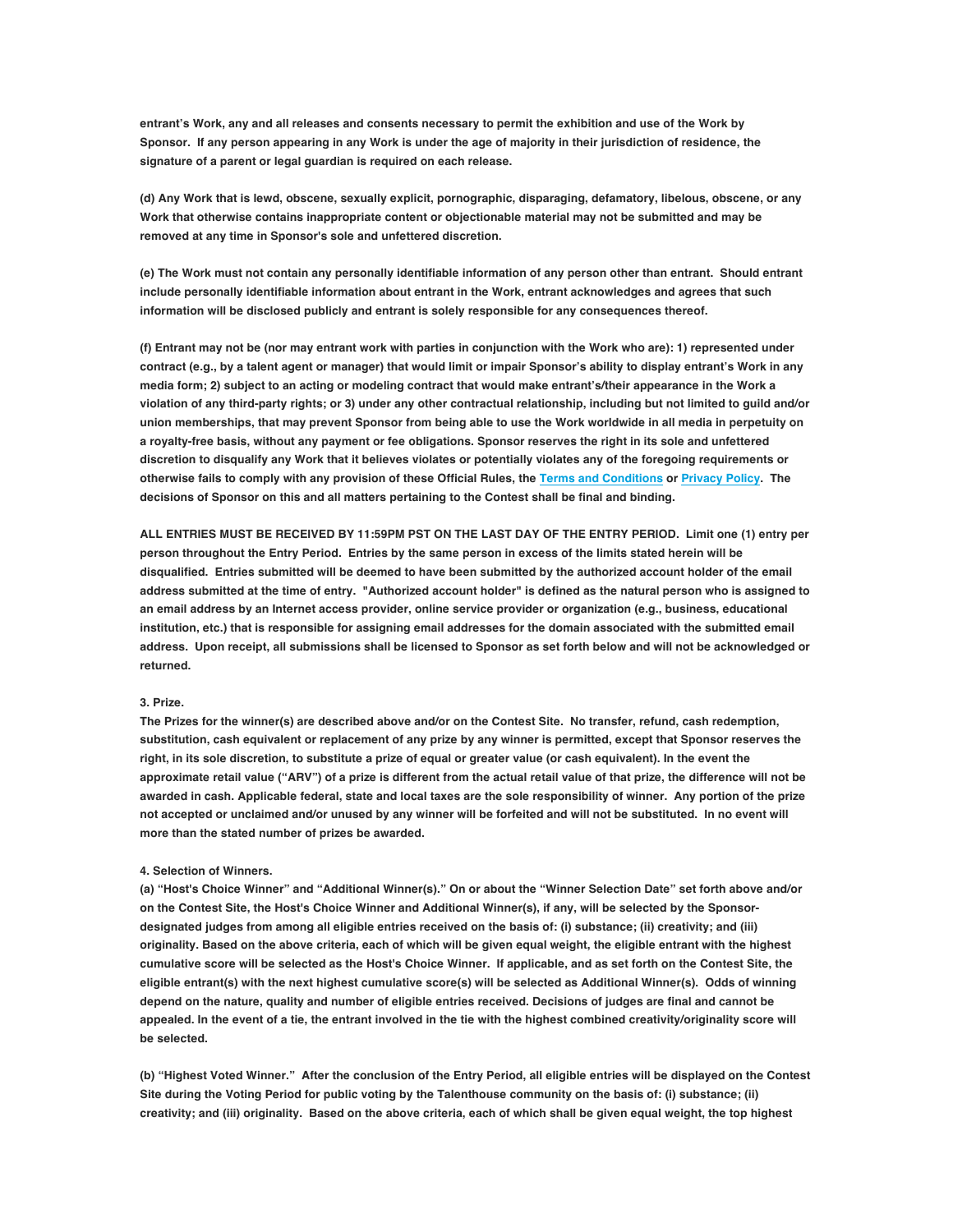**voted submission (the "Highest Voted Submission") will be selected as the Highest Voted Winner. Odds of winning depend on the nature, quality and number of eligible entries received. Decisions of judges are final and cannot be appealed. In the event of a tie, the Highest Voted Submission with the highest combined creativity/originality score will be selected.**

**5. Winner Notification. On or about the "Winner Notification Date" set forth above and/or on the Contest Site, the selected potential winners will be notified by mail, phone and/or e-mail, at Sponsor's discretion, using the information provided by each potential winner. Sponsor shall have no liability for any winner notification that is lost, intercepted or not received by potential winner for any reason. In Sponsor's sole discretion, selected potential winners may be disqualified and required to forfeit the prize, and alternate potential winners may be selected in accordance with these Official Rules from among the remaining eligible entrants if the selected potential winner(s): (i) cannot be reached for whatever reason after a reasonable effort has been exerted based on the information provided by the potential winner or winner notification is returned as undeliverable; (ii) declines or cannot accept, receive or use the prize for any reason; (iii) is found to be ineligible to enter the Contest or receive the prize; or (iv) cannot or does not comply with these Official Rules, the Terms and Conditions or Privacy Policy. Sponsor is not obligated to leave voice mail, answering machine, or other message. Selected potential winners may be required to complete and return (as directed by Sponsor) a Declaration of Eligibility, Release of Liability, Publicity Release, and/or Copyright Transfer (where permitted by law)(collectively, the "Declaration") by the date specified in the notification or, in Sponsor's sole discretion, prize may be forfeited and an alternate winner may be selected in accordance with these Official Rules from among the remaining eligible entrants. Sponsor reserves the right to modify the notification and Declaration procedures in connection with the selection of winners and/or alternate winners, if any.**

**6. Publicity Release; Use of Personal Information. By accepting a prize, all winners agree and acknowledge that Sponsor and any of its designees, clients, sponsors, or licensees may, without any limitation or further compensation, use his/her name, voice, biographical data, likeness, picture, entry materials, photograph, Work (in whole or in part), city name and audio and/or video recording of him/her in any and all media now known or hereinafter devised, throughout the universe and in perpetuity, for the purpose of advertising and promoting the Contest or for any other promotional purpose, except where prohibited by law. By participating in the Contest, entrants will be sharing their personal information with Sponsor. Personal information collected by Sponsor will be used for administration of the Contest and awarding the prize and as set forth in the Privacy Policy.**

**7. Grant of Rights. By entering the Contest, entrants irrevocably grant Sponsor, its subsidiaries, divisions, affiliates, designees, clients, sponsors, licensees, and advertising and promotional agencies, an unlimited, worldwide, perpetual, non-exclusive, royalty-free, unconditional license and absolute right to edit, post, publish, store, copy, transmit, publicly display, and exhibit, the Work (in whole or in part) in connection with the Contest and/or the promotion of the Contest. Upon Sponsor's request, winners agree to sign any and all legal forms deemed necessary to license or assign all right, title and interest in and to the Work, including without limitation, all copyrights associated therewith, in exchange for the Prizes set forth above.**

**8. Representations and Warranties/Indemnification. By entering this Contest, entrants represent and warrant as follows: (i) the Work is entrant's own original work and was created solely by entrant for the purpose of entering the Contest, (ii) the Work, as of the date of submission, is not the subject of any actual or threatened litigation or claim, (iii) the Work has not been previously published, distributed or otherwise exploited, (iv) the Work does not and will not infringe the copyright, trademark, privacy, publicity, or other personal or proprietary rights of any person or entity, and (v) the Work does not and will not violate any applicable laws. Each entrant hereby agrees to indemnify and hold the Sponsor and its subsidiaries, affiliates, divisions, partners, representatives, agents, successors, subsidiaries, designees, clients, sponsors, licensees, assigns, employees, officers and directors harmless from and against any and all third party claims, actions or proceedings of any kind and from any and all damages, liabilities, costs and expenses relating to or arising out of any breach or alleged breach of any of the warranties, representations or agreements of entrant hereunder. If Contest is open to minors, and if entrant is a minor in their jurisdiction of legal residence and is selected as a potential winner, prior to issuance of any prize, such minor entrant's parent or legal guardian will be required to acknowledge all of the foregoing in writing on the minor's behalf and will be required to further acknowledge that the minor and parent/legal guardian shall be bound thereby.**

**9. No Tampering, Right To Cancel, Modify. Sponsor and its subsidiaries, affiliates, divisions, partners, representatives,**